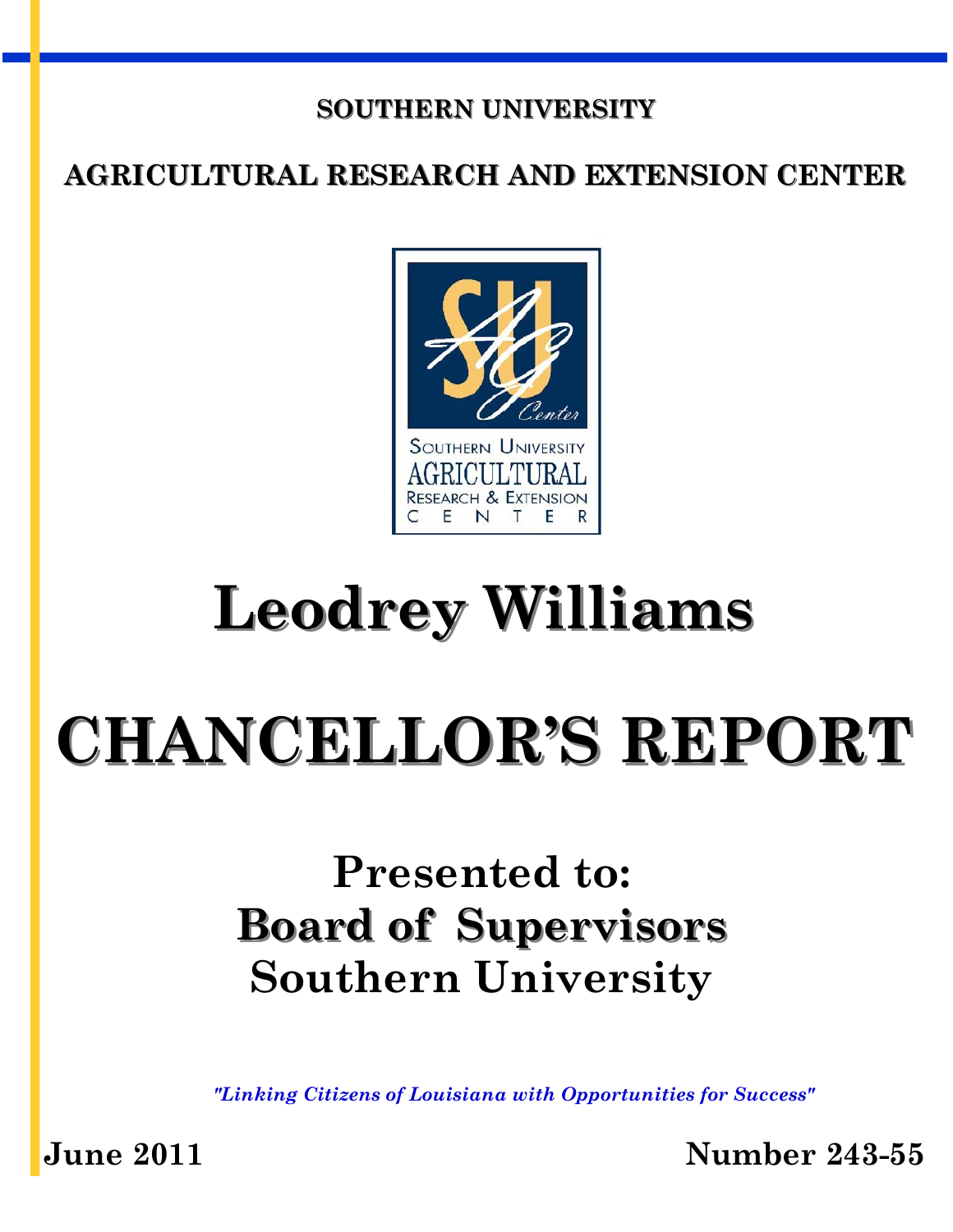# **SU Ag Center Offers to Shelter LSU Animals from Flood Waters**

#### *Southern University Ag Center*

**Leodrey Williams**  Chancellor

**Adell Brown** Vice Chancellor, Finance and Administration

**Kirkland Mellad**  Vice Chancellor for Research

**Gina E. Eubanks**  Vice Chancellor for Extension

**Christopher Rogers** Director of Technology Services

**Editors**  Bridget Udoh Donna C. Badon

**A. O. Williams Hall**  P.O. Box 10010 Baton Rouge, LA 70813

**Tel**: (225) 771-2242

**Fax**: (225) 771-2861

#### **Website**: www.suagcenter.com

Southern University Agricultural Research and Extension Center, an entity of the Southern University System, Leodrey Williams, Chancellor, Ronald Mason, Jr., System President, Darren Mire, Chairman, Board of Supervisors. It is issued in furtherance of the Cooperative Extension Work Act of December 1971, and the Agricultural Research Program, in cooperation with the U.S. Department of Agriculture. All educational programs conducted by the Southern University Agricultural Research and Extension Center are provided to all persons regardless of race, national origin, or disability. © 2008 SU Ag Center.

In an article entitled<br>
"campus readies:  $\mathbf{\mathbb{L}}$  "campus" events to go on" in the May 16 issue of the *Advocate*, the Southern University Agricultural Center Chancellor Leodrey Williams said that in the event of any flooding of the LSU campus, his campus facilities would help house animals from the LSU vet school, if necessary.

"We'll try to provide as much aid as possible," Williams said.

The Southern University main campus is stationed at a higher altitude along the river on the bluff. Ed Pratt, Southern assistant to the chancellor for media, said "the only anticipated flooding on campus is at Elton C. Harrison Drive, where the main campus connects to the student residence halls on the northern end of the campus."

On May 14, the U.S. Army Corps of Engineers started opening 17 of the 125 gates of the Morganza Spillway



**Chancellor Williams** 

to relieve the swollen Mississippi River in Baton Rouge and New Orleans.

Twelve days later, three of those gates were closed because more water was flowing through the structure than previously expected.

As the floodgates open and close in Louisiana, farmers anxiously await the outcome of the worst flooding in decades, impacting hundreds of thousands of acres of farmlands, animals and hundreds of millions of dollars in damages.

Agriculture and Forestry Commissioner Mike Strain, D.V.M.,

said the United States Department of Agriculture (USDA) has guaranteed that Morganza Spillway farmers whose crops have been damaged by flooding caused by the Mississippi River will be eligible for crop insurance payments in accordance with their crop insurance policies.

This includes farmers in the larger Atchafalaya Basin area below the spillway whose crops were inundated by water after the opening of the Morganza Spillway.

Farmers who are unable to plant but purchased crop insurance will also be eligible for prevented planting payments in accordance with their policies, Strain said.

To read the full stories, please visit the *Advocate* at: **http://** [www.2theadvocate.com](http://www.2theadvocate.com) and *Zachary Today* at: h t t p :  $/ /$ [www.zacharytoday.com](http://www.zacharytoday.com/) [/](http://www.zacharytoday.com/)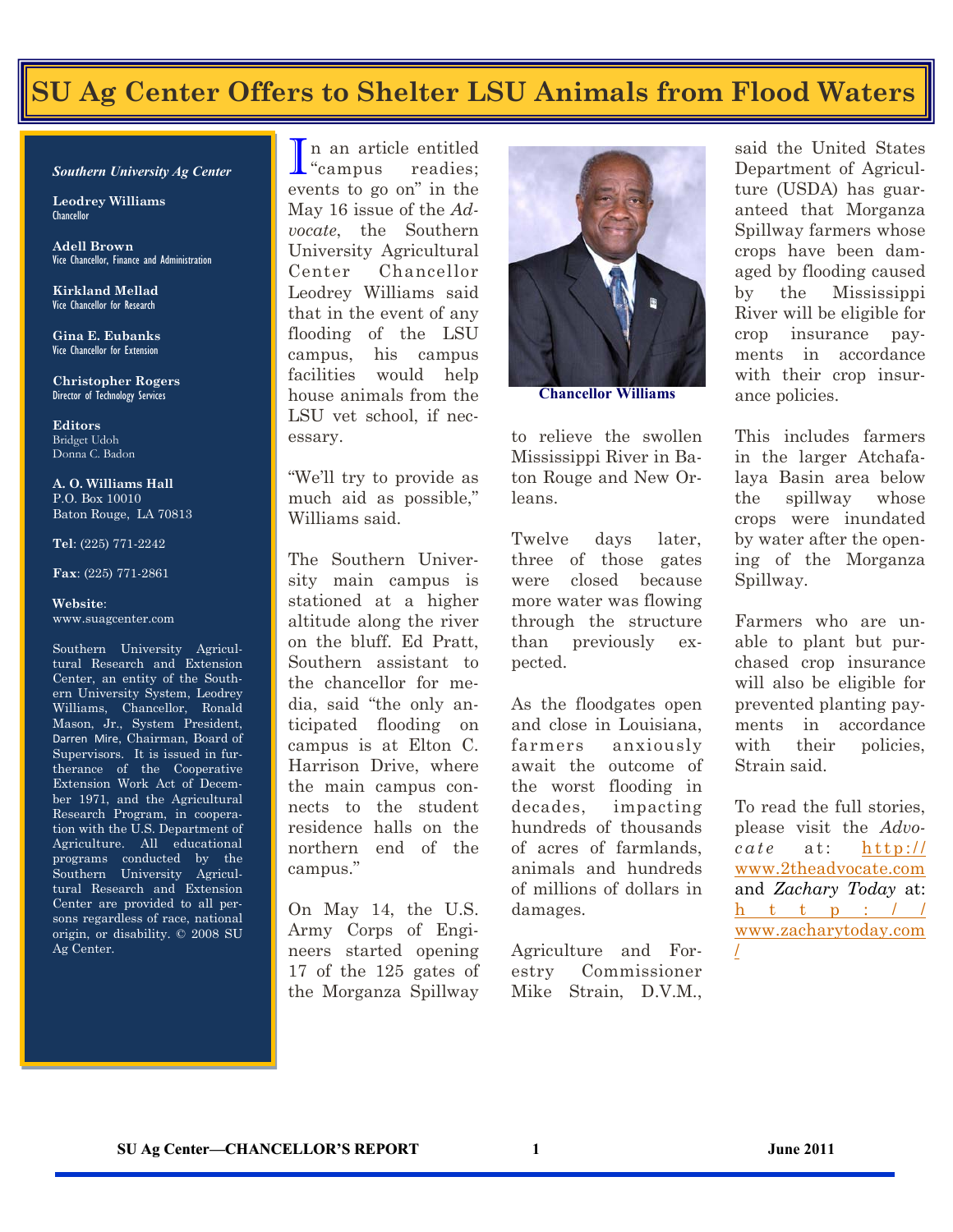# **SU Ag Center Partners in National Garden Project**

The USDA/National Institute of Food and Agriculture (NIFA) awarded a grant to Purdue University as the prime recipient. Purdue sub-contracted to Southern University Agricultural Research and Extension Center who extended sub-awards to Mississippi State University, Louisiana State University, and Alcorn State University.

The program entitled *MISS-LOU: Connecting Kids and Community, Military Families Initiative* is designed to meet the needs of military and non-military communities. This project will strengthen the partnership between 1862 and 1890 institutions. The partnership involves two 1862 institutions - Mississippi State University, and LSU, and two

1890 institutions - Alcorn State University and Southern University Agricultural Research and Extension Center.

The overall vision is to establish a comprehensive program that will educate and strengthen the lives of youth in military families by connecting them to available resources and community support on a continual basis.

Each university is using the community or victory garden concept to support out-of-school time programs for youth; specifically youth that have parents/guardians in the Military National Guard and Reserve. Participants will have the opportunity to gain knowledge and hands-on experience through the

use of innovative strategies that encourage participation. Activities will also enhance and expand family relationships, community service, character development, health and well being, and career/ workforce readiness skills development. In Louisiana, local community groups in Zachary will support the mentoring component of this project; groups include the Zachary Men's Club and AARP. The SU Ag Center is hosting the 8-week summer component of the program. Tiffany Franklin serves as Project Coordinator and Stephanie Elwood as Community Gardener.

# **Mississippi, Louisiana Small Farmers Exchange Information**

n May 23, small farmers from Mississippi and Louisiana converged in St. Helena Parish for a field day which attracted more than 20 producers.

The purpose of the gathering was to exchange ideas about new technology as it relates to small truck farming, gardening, developing and expanding farms into larger businesses, forming and maintaining cooperatives, adapting the Asset Building concepts, and establishing fellowship. The goal of this initiative is to increase the wealth of southern small farmers and business owners.

Among the participants were staff of the Center for Rural and Small Business Development and other representatives from Southern University Ag Center. Other field day participants included: Winston County Self Help Cooperative (WCSHC) Beginning Farmer and Rancher Development Program (BFRDP), a group of small truck farm producers from Louisville Mississippi; St. Helena Cattle Company, Heifer Project International (HPI); Carl James Farm, LLC, and several small business owners who were interested in developing cooperatives.



**Participants interact in the field**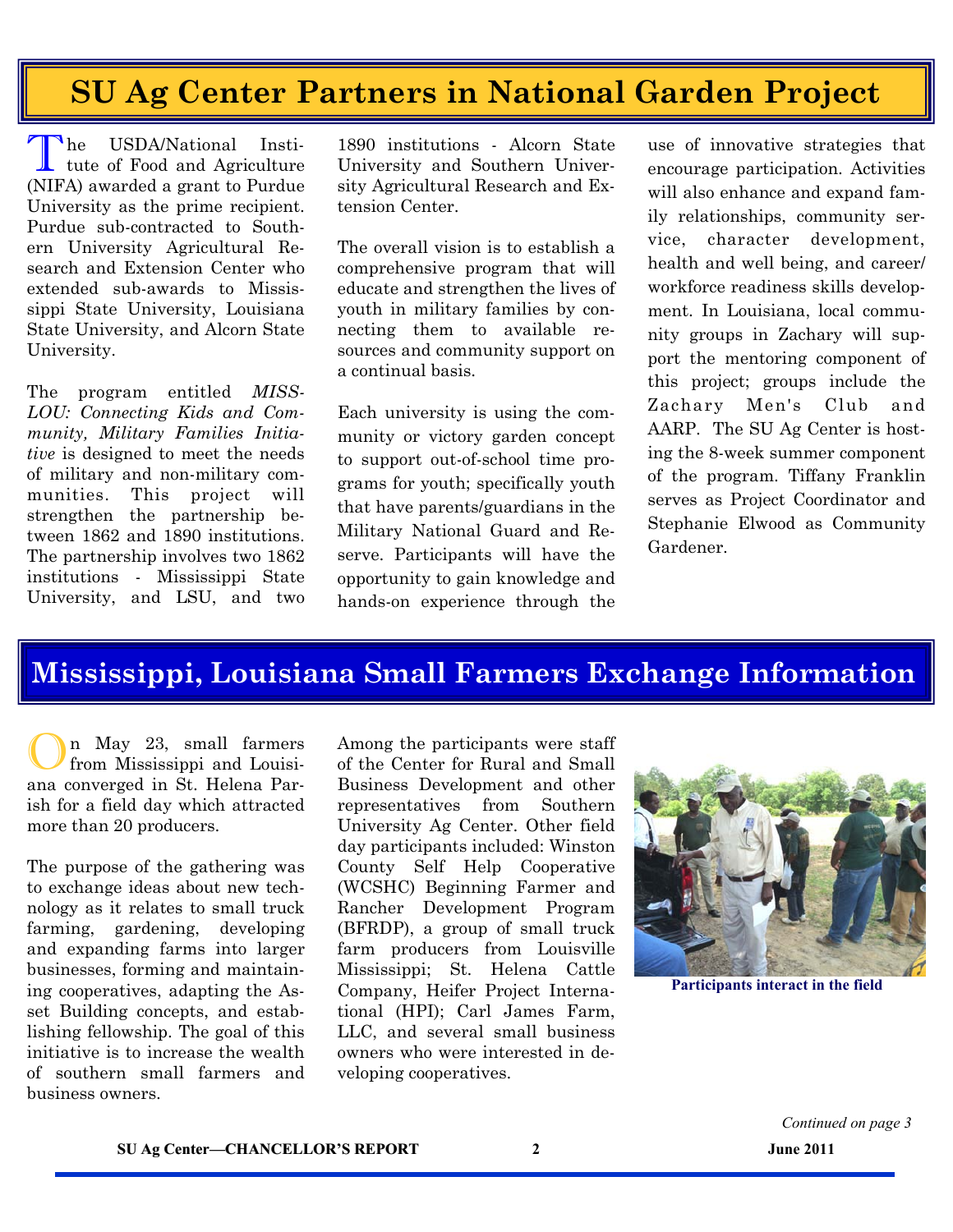## **Mississippi, Louisiana Field Day** *Continued from page 2*

Frank Taylor, WCSHC's president stated that the objectives of the event were to: build and strengthen the capacity of collaborative partners and their efforts to join together to serve in leadership role, and bring people together who can contribute to the cooperative's goals; learn the importance of operating as unified entities in light of budget constraints in order to achieve profit and success; accomplish output to benefit the public such as farm produce, canning, finished quilting products, novelty and antique salvage items, and any other products that might generate profit. USDA, Rural Development has funded the groups in the past and they will continue to work hard to maintain the partnership.

The field day tour began at the headquarters of the St. Helena Cattle Company, Heifer Project International. Arriving at Rev. J. K. Holliday's Farms, the participants had a firsthand view of the variety of farm produce generated from eight acres of land given very intense and dedicated effort. Products included: blue berries, snap beans, okra, several different types of peas, corn, among other crops. Holliday shared with participants some pertinent information on what does and does not work in farming.

A luncheon which was served at Turner Chapel, A.M.E Church in Greensburg was sponsored by Warner Hall and the St. Helena HPI group. The Winston County Self Help Cooperative and other participant expressed their appreciation for the meal.

Next, the group stopped at Magnolia Pines, LLC Buffalo ranch which houses more than 25 heads of buffalo in St. Helena Parish. The owners, Otis Markham, Linda Sharpless and Frankie Baker, have a desire to mass-produce a better quality of meat lower in fat content than beef. This is one of two buffalo ranches in the state of Louisiana; the other ranch is located in Shreveport.

The group's last stop was at the garden of Warner Hall where participants observed one of the best looking gardens imaginable. Produce such as okra, tomatoes, melons, beans, peas, corn, and many other different kinds of crops were almost ripe for harvest. Hall is interested in forming a cooperative group and expanding to become a small business owner.



**Blueberries ripe for harvest** 



**Warner Hall in his garden**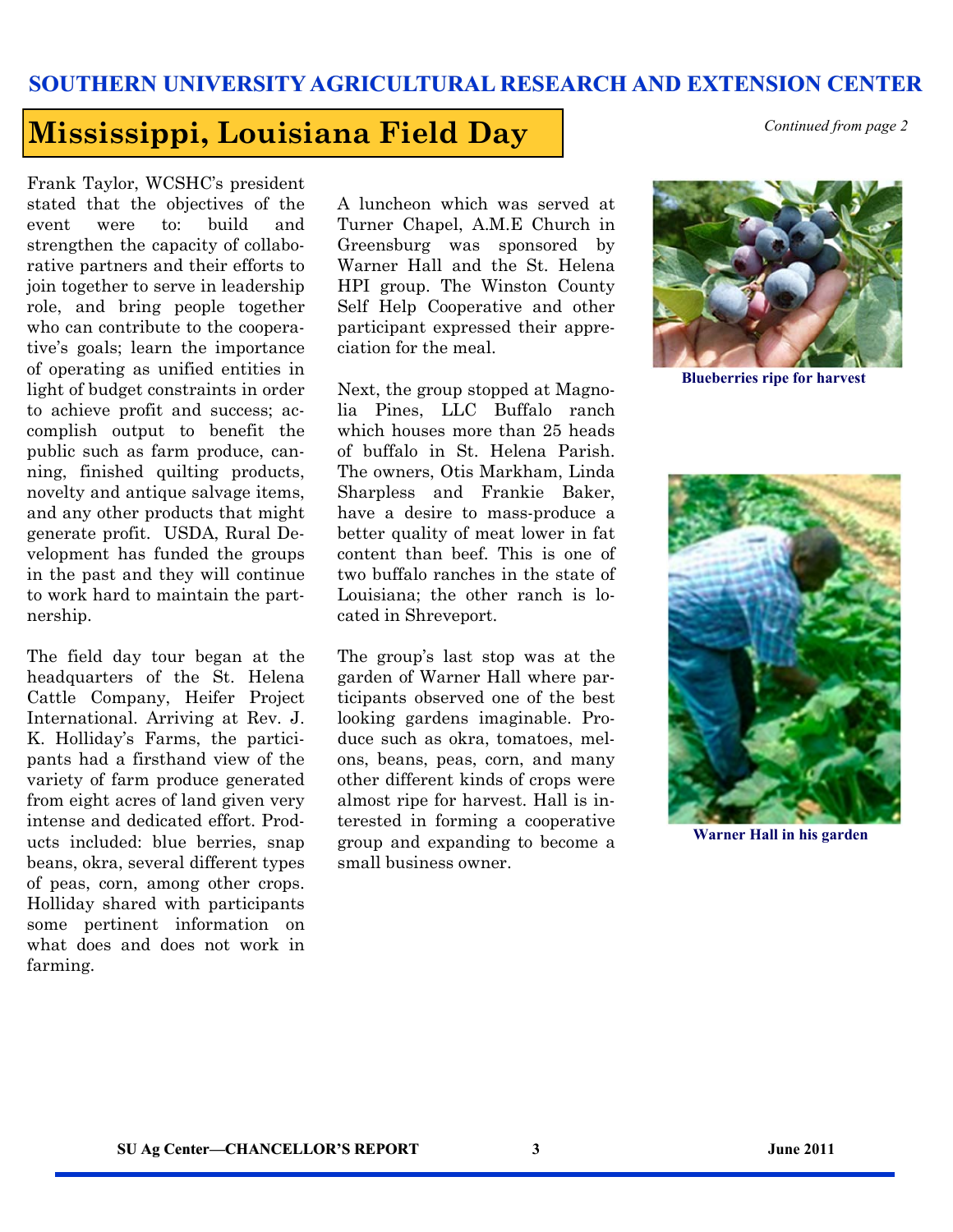# **Producers, Youth Reap Huge Benefits from Goat Field Day**

The Southern University Ag Center held its 6th Annual Goat Field Day on Saturday, April 30 in A.O. Williams Hall. This educational event was open to anyone currently involved in goat production as well as those who are interested in learning more about raising goats. More than 50 producers were in attendance. The Louisiana association of cooperatives made a donation with which a female kid goat was purchased for a raffle drawing. Todd Landry, Jr. of Plattenville won the prize. The ten-year old will groom the kid for upcoming shows. After that, he will breed it to generate more kids for showing.

This year's event featured presentations on integrated parasite management, including FAMACHA training, record keeping, marketing strategies, and forage-based production. Challenges and opportunities were addressed during the questions and answers session.

The day also included demonstrations and hands-on training on fecal eggs count in the wet lab, goat sausage-making, and a farmer's market set-up and sales.

Sebhatu Gebrelul, professor of animal science and Lisa Gray, research associate, coordinated the event in collaboration with LSU Vet School and LSU AgCenter.

"The hands-on demonstration including goat sausage-making and web lab fecal egg count were rated among the highest activities by participants. Each year the field day gets better because the evaluation helps modify the curriculum to meet future participants' needs. My sincere thanks go to participants and their useful feedback," said Gray.



**Raffle winner Todd Landry, Jr. takes kid home for show grooming** 



**Participants sample goat products**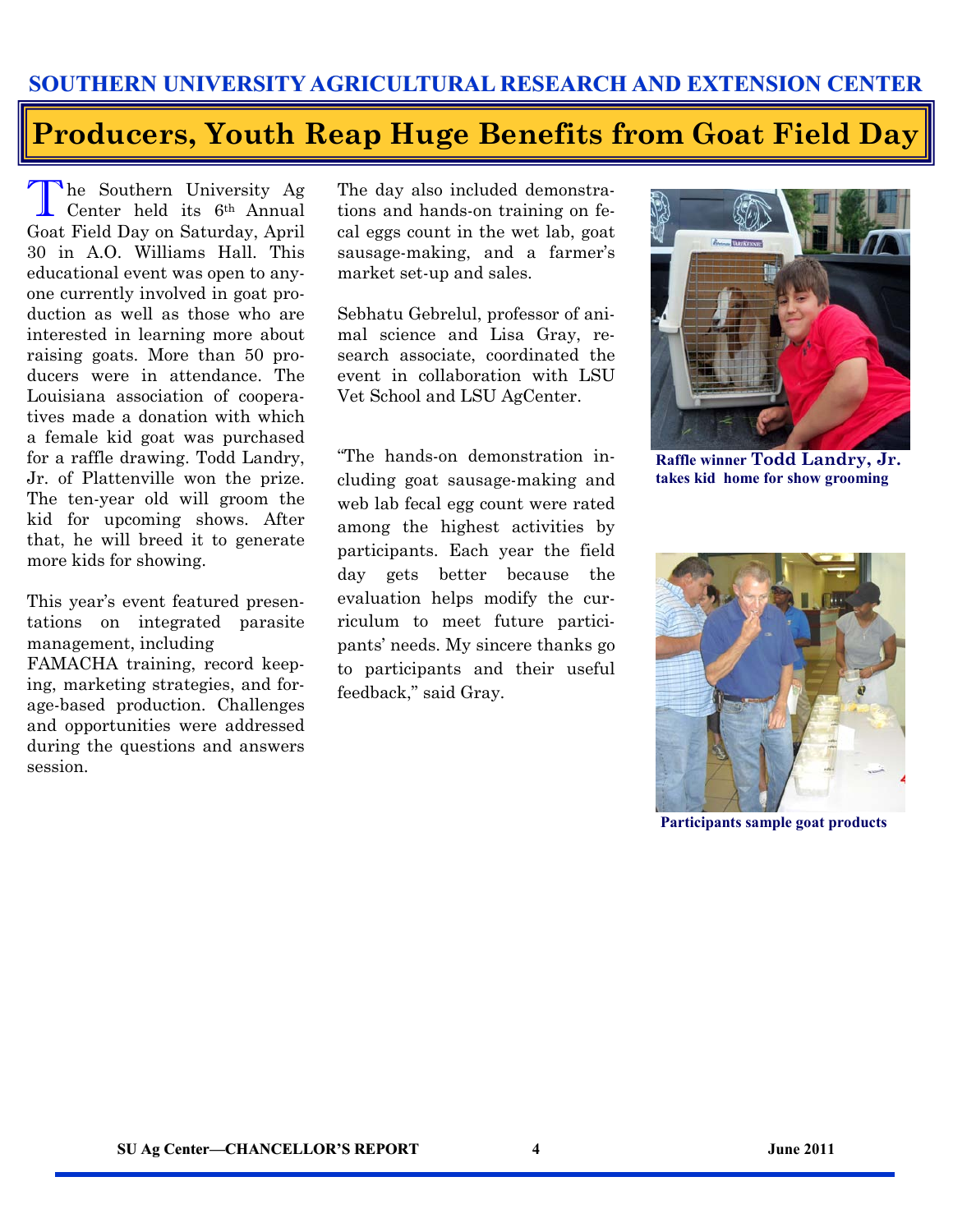### **Morehouse Parish Students Take Lessons from Classroom to Garden**

I n Morehouse Parish, first grad-ers at Henry V. Adams Elementary can now say they know how a garden grows. They had hands-on experience planting, watering and watching as seeds grew into vegetables.

As First-grade teachers, Terri Carson and Ora Watson began teaching about living and non-living things, they decided to let the children actually see how the plant cycle works.

"We planted watermelons, sunflowers, corn, tomatoes, cantaloupe, and cucumbers," Carson said. "We've got two tomatoes that have popped up and several blooms. I've explained to the children that the blooms will become vegetables."

Odis Hill, extension agent with the Southern University Ag Center, received a call from the school saying they wanted a garden. Thus, on April 13, Hill went out and helped them design and plant one.

"The children were really excited about the different kinds of seeds," Hill said. "Some they were familiar with, and some they weren't. They really enjoyed getting their hands in the soil and planting them."

 In addition to the Ag Center, other area businesses who contributed to the garden were Bastrop Wal-Mart, Bastrop Feed and Seed Yak Produce in Union Parish.

Student Delbert Langston was amazed by his first experience with planting vegetables.

"It's beautiful," Langston said. "It was fun to put the seeds in the dirt and water it." Although the children won't be able to see the garden in full bloom with May 25 being their last day of attendance, Carson has hope that the garden will still have a few vegetables in it through September.

"Our janitor, Burpo, will be watering and caring for the garden this summer," Carson said. "He's been helping us with it and he watches it very closely. When I get my new group of first graders next year, we'll begin a new garden with them."



**Adams Elementary students plant a vegetable garden** 

The article entitled "Lessons move from classroom to garden" was covered by the Bastrop Daily Enterprise on May 20. Full story available at:

[www.bastropenterprise.com](http://www.bastropenterprise.com)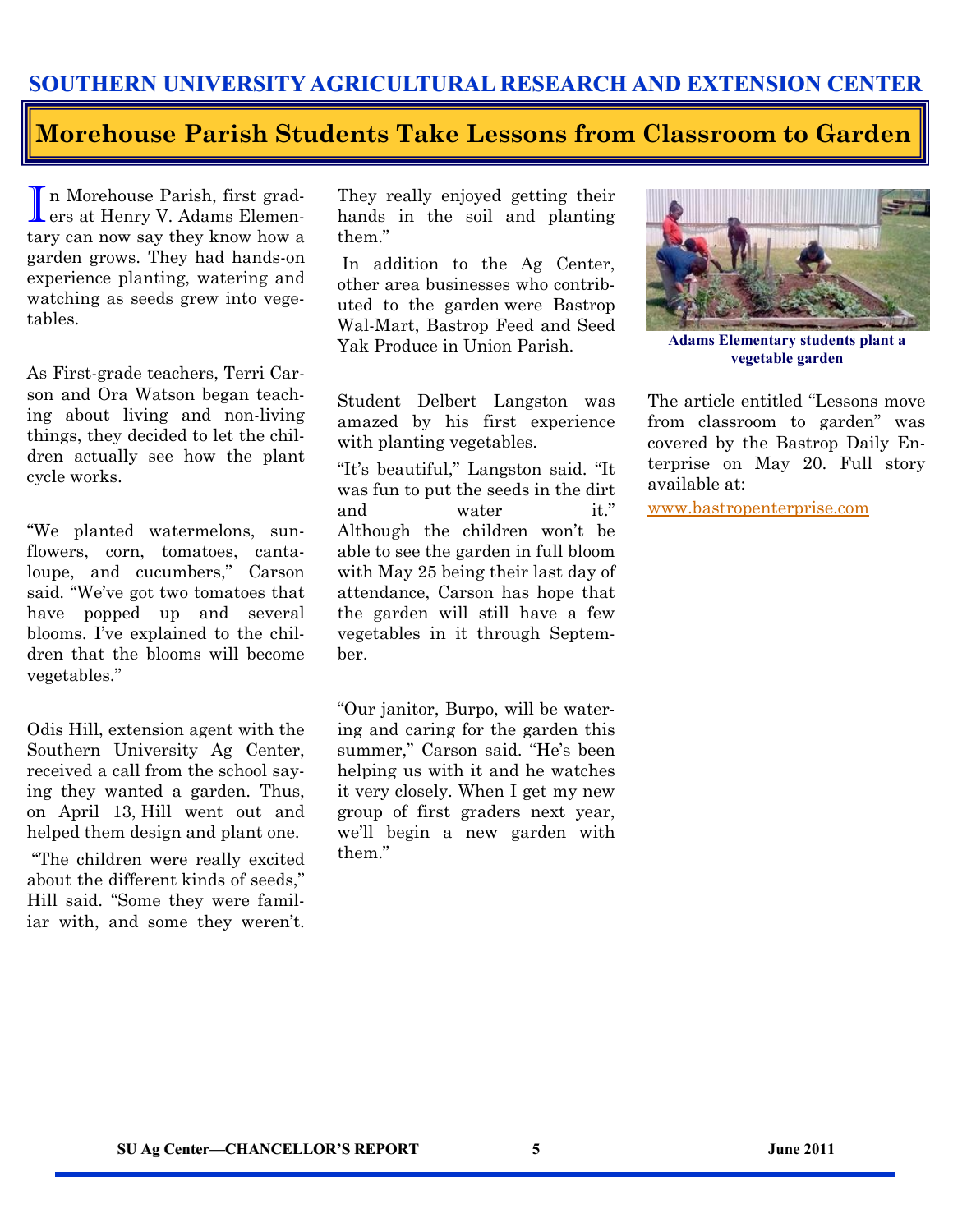# **Faculty, staff activities, accomplishments**

# **SU Ag Center to Partner with Scenic Alternative School**

A group of 15 students toured the facilities of Southern University Ag Center on May 26 with hopes of future collaborative work. These students along with some correctional officers came from Scenic Alternative School, Jettison Youth Correctional Facility (JCY).

At 8:00 am, the group arrived at the SU Ag Center research station in Baker where they observed the beef and goat operation, including the forage plots. Later, they visited the green house complex as well as the Circle Garden project on the grounds of Southern University, Baton Rouge. Next, they toured the poultry unit, and then went to lunch. They finished the day with a nutrition and tastetesting session, tour of the SU Ag Center facility and a riding tour of the SUBR campus.

The goal of the visit was for JCY to

**Sarah Sims**, extension aide, Madison Parish conducted emergency preparedness for 375 youth in the Madison Parish School System on May 6. Students who participated in farm safety day learned how to prepare for a disaster.

The adult parish-wide emergency preparedness event attracted approximately 1,300 concerned citizens to the community center to receive emergency preparedness information and training on May partner with SU Ag Center and learn how to raise plants and animals as a means of developing leadership skills and healthy eating habits among the youth.

Girard J. Melancon sent an email to Christie Monroe after the visit stating: "Mrs. Monroe, Our hats go off to you! Your team has done a great job demonstrating all the great work SU Ag is doing in Baton Rouge. Our youth left inspired and ready to move forward with our partnership. Again, thank you for being so willing to partner with us and assisting us to take our youth to the next level."

Future planning meetings include the development of a curriculum for classroom instruction and experiential learning in areas of interest to the youth. A potential certification component is also in the discussion stage.

12. Participants received information on the Mississippi River flood stage and conditions of the levee.

Sims also held a school garden strawberry harvest with 3rd graders. Students said that the berries they grew were "the best tasting strawberries compared to store bought berries."

She coordinated youth treeplanting in the first phase of the school landscape project. Youth planted a total of 40 cypress, 10



**Students tour the green house** 



**Monroe, right explains egg formation** 



**School garden strawberry harvest** 

oak, 15 crepe myrtle and 10 magnolia trees.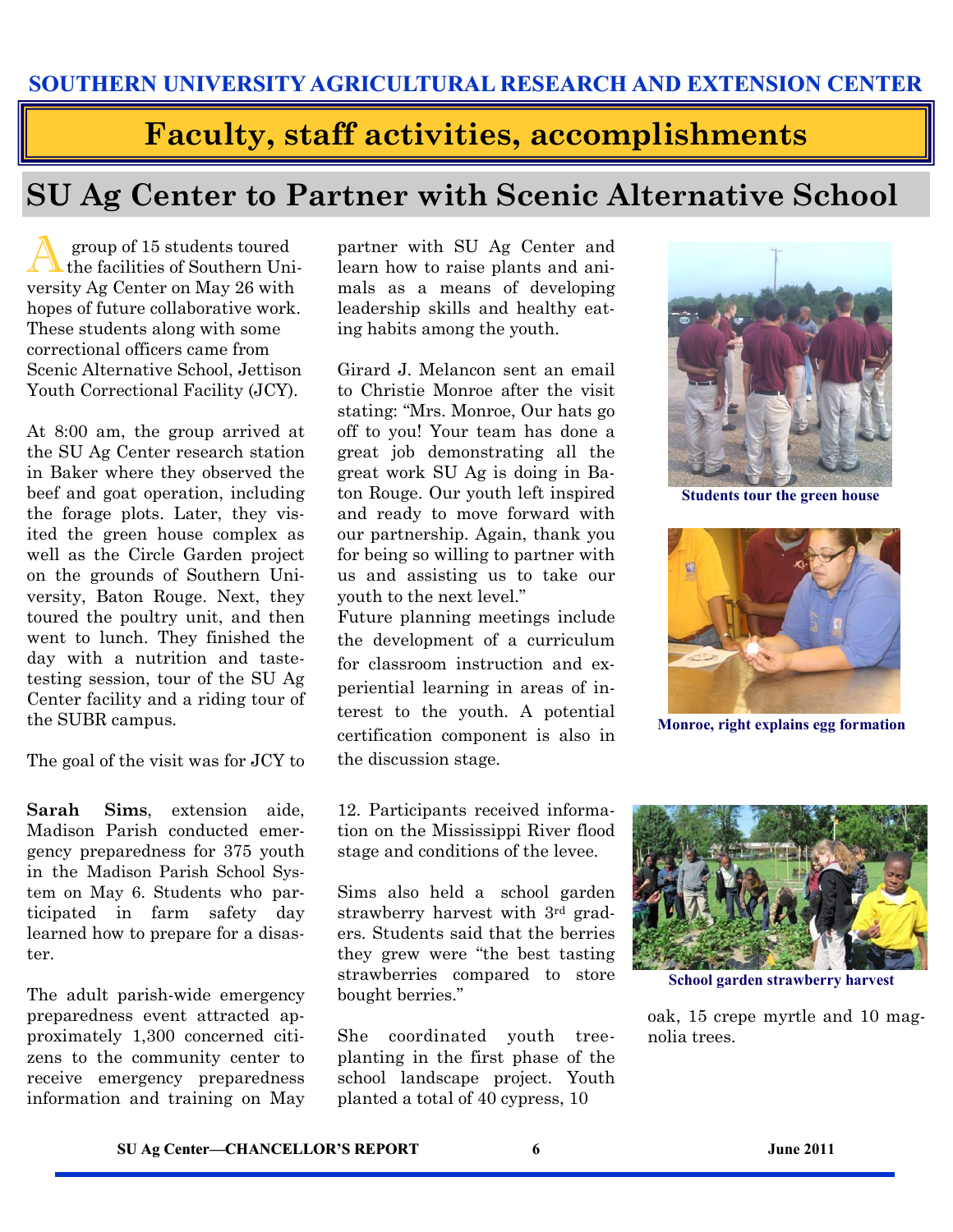**Dawn Mellion-Patin**, PhD, agricultural specialist organized a Beef Cattle & Citrus Field Day on Saturday, May 28, at 5A Farm of Algy and Mary Irvin in Thibodaux, Louisiana that attracted more than 50 participants. Agents from different agencies including the LSU AgCenter, SARE (Sustainable Agriculture Research & Education) and the NRCS were in attendance. Some of the speakers included Dr. Chris Robichaux,

SU Ag Center, SARE Co-State Coordinator; Stuart Gardner, NRCS, Rangeland Management Specialist; Dr. Fatemeh Malekian, SU Ag Center-Nutrition Specialist; [Dr. David Himelrick,](http://www.lsuagcenter.com/en/communications/authors/DHimelrick.htm) LSU AgCenter/Fruit Crops and Randolph Joseph, Area Conservationist, NRCS.

The field day consisted of demonstrations/workshops on Successful Livestock Practices, Grazing Land

Conservation, Health Benefits of Citrus and Pasture, Citrus grafting and Hay Management. There was a ranch tour in the afternoon of the Irvin Ranch with four past u r e s t o p s .

Slide show images and a photo gallery are available at:

[http://www.lsuagcenter.com/en/our\\_offices/](http://www.lsuagcenter.com/en/our_offices/parishes/Rapides/Features/Crops_Livestock/Beef-Cattle--Citrus-Field-Day.htm) [parishes/Rapides/Features/Crops\\_Livestock/](http://www.lsuagcenter.com/en/our_offices/parishes/Rapides/Features/Crops_Livestock/Beef-Cattle--Citrus-Field-Day.htm) [Beef-Cattle--Citrus-Field-Day.htm](http://www.lsuagcenter.com/en/our_offices/parishes/Rapides/Features/Crops_Livestock/Beef-Cattle--Citrus-Field-Day.htm)

#### **Dr. Dawn Mellion-Patin Selected for Excellence Award**

The Association of Extension Administrators (AEA) has selected Dr. Dawn Mellion-Patin for the 1890 Excellence in Extension Award in the area of Agriculture and Natural Resources. The letter announcing the selection for the award reads:

"On behalf of the Association of Extension Administrators (AEA), I would like to congratulate you on this outstanding accomplishment.

As an award recipient, AEA will recognize you with a \$500.00 check and plaque at the 2011 summer meeting on June 20-24, in St. Louis."

# **Upcoming Events**

**June 7:** Training on Family Stress, JET, Baton Rouge. For more information, contact: Delores Johnson, parent educator, (225) 771-2242 ext. 237

**June 14:** Training on Family Stress, JET, Baton Rouge. For more information, contact: Delores Johnson, parent educator, (225) 771-2242 ext. 237

**June 16-18:** Family & Youth Exposition, Southern University Ag Center, Ashford O. Williams Hall. For more information, contact: Wanda Burke (225)-771-2242

**June 21:** Training on Family Stress, JET, Baton Rouge. For more information, contact: Delores Johnson, parent educator, (225) 771-2242 ext. 237

**June 25:** Beef Cattle Field Day at Southern University Ag Center, A.O. Williams Hall. For more information, contact Renita Marshall at (225)771-2242.

**June 28:** Training on Family Stress, JET, Baton Rouge. For more information, contact: Delores Johnson, parent educator, (225) 771-2242 ext. 237

**SU Ag Center—CHANCELLOR'S REPORT 7 June 2011**